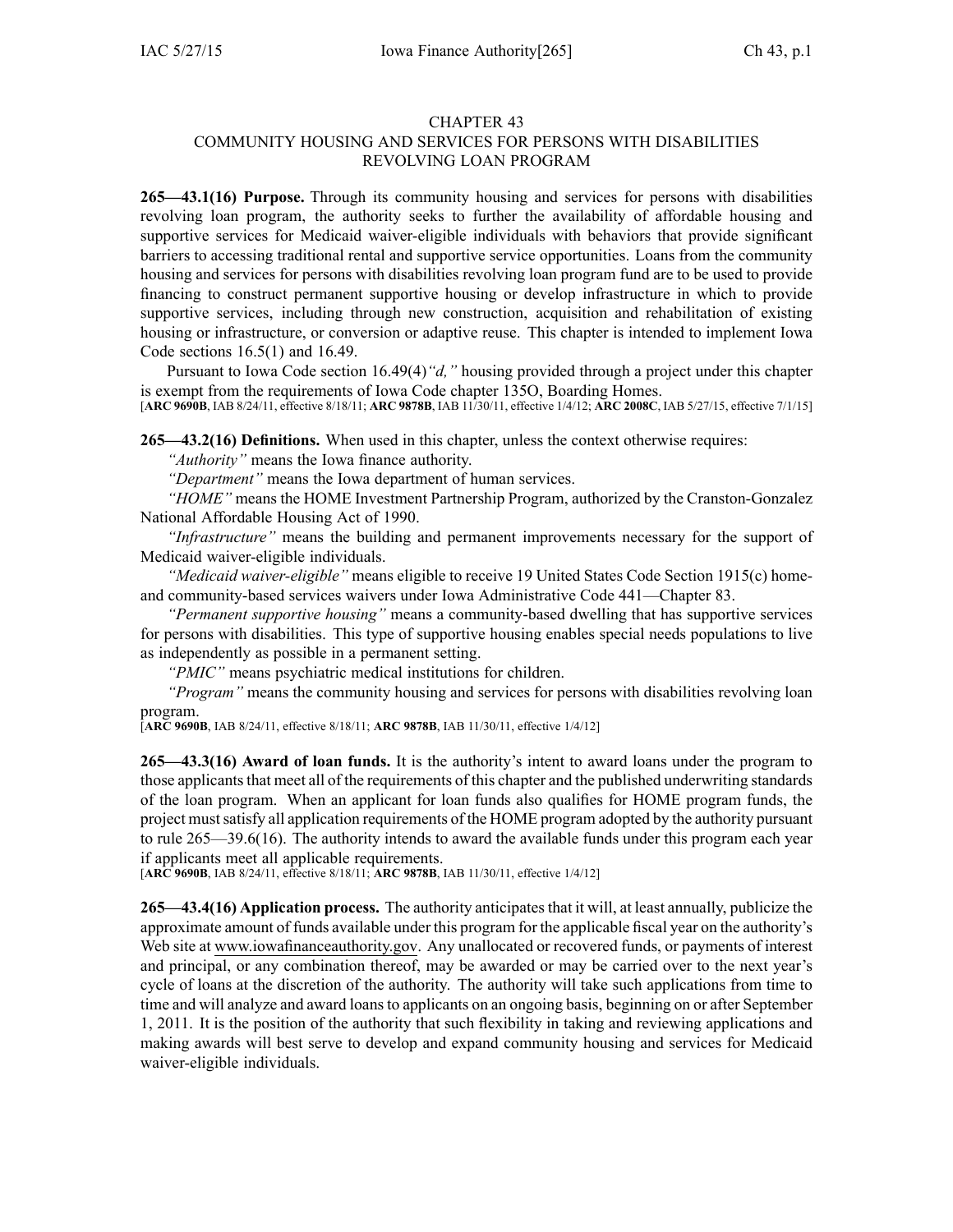Applicants may apply for joint funding of <sup>a</sup> project using both HOME program funds and funds loaned pursuan<sup>t</sup> to this chapter.

[**ARC 9690B**, IAB 8/24/11, effective 8/18/11; **ARC 9878B**, IAB 11/30/11, effective 1/4/12]

**265—43.5(16) Program guidelines.** For-profit and nonprofitsponsors are eligible to apply for assistance under this program based on the following program guidelines; however, prior to submission of the loan application, <sup>a</sup> service provider must receive approval of <sup>a</sup> service plan to benefit the Medicaid waiver-eligible individuals who reside in the project. The service provider may apply for the loan fund; however, the service provider does not have to be the applicant for the loan fund. If the service provider is not the loan applicant, <sup>a</sup> memorandum of understanding must exist between the loan applicant and the service provider which shows an obligation on behalf of the service provider to deliver services to the Medicaid waiver-eligible individuals residing in the project and which shows that the loan applicant is obligated to offer housing to the Medicaid waiver-eligible individuals who need the services provided by the service provider.

**43.5(1)** Projects eligible for assistance must meet the following criteria:

*a.* Written approval must be obtained from the department for the proposed project prior to application for loan funds.

*b.* In order to be approved by the department, the project must demonstrate all of the following components:

(1) The project serves one of the following Medicaid waiver-eligible populations:

1. Individuals who are currently underserved in community settings, including individuals who are physically aggressive or have behaviors that are difficult to manage or individuals who meet the PMIC level of care; or

2. Individuals who are currently placed out of state by the department; or

3. Individuals who are currently receiving care in an Iowa-licensed health care facility.

(2) A plan to provide each Medicaid waiver-eligible individual with crisis stabilization services to ensure that the individual's behavioral issues are appropriately addressed by the provider.

(3) Policies and procedures that prohibit discharge of the Medicaid waiver-eligible individual from the waiver services provided by the project provider unless an alternative placement that is acceptable to the individual or the individual's guardian is identified.

*c.* In order to be approved by the department for application for funding for development of infrastructure in which to provide supportive services under this chapter, <sup>a</sup> project shall include all of the following components:

(1) Provision of services to Medicaid waiver-eligible individuals who meet the PMIC level of care.

(2) Policies and procedures that prohibit discharge of the Medicaid waiver-eligible individual from the waiver services provided by the project provider unless an alternative placement that is acceptable to the individual or the individual's guardian is identified.

**43.5(2)** The following types of activities are eligible for assistance:

- *a.* Acquisition and rehabilitation.
- *b.* New construction.

*c.* Such other similar activities as may be determined by the authority to fall within the guidelines and purposes established for this program.

**43.5(3)** Assistance will be provided upon the following terms and conditions:

*a.* Generally, the minimum loan amount is \$50,000, and the maximum loan amount is \$500,000. The maximum loan term and amortization period are each 30 years.

*b.* The debt service ratio must be at least 1.25:1 for the authority's first mortgage, as calculated by the authority. In addition, the loan-to-value ratio of the project, as calculated by the authority, will be considered. Notwithstanding the above, the authority may, in its sole discretion, accep<sup>t</sup> <sup>a</sup> lower debt service ratio based on the final underwriting of the project.

*c.* Interest rates will be set by the authority, in its sole discretion.

*d.* Loans shall be secured by <sup>a</sup> first mortgage, to the extent possible. Construction financing may be awarded to projects.